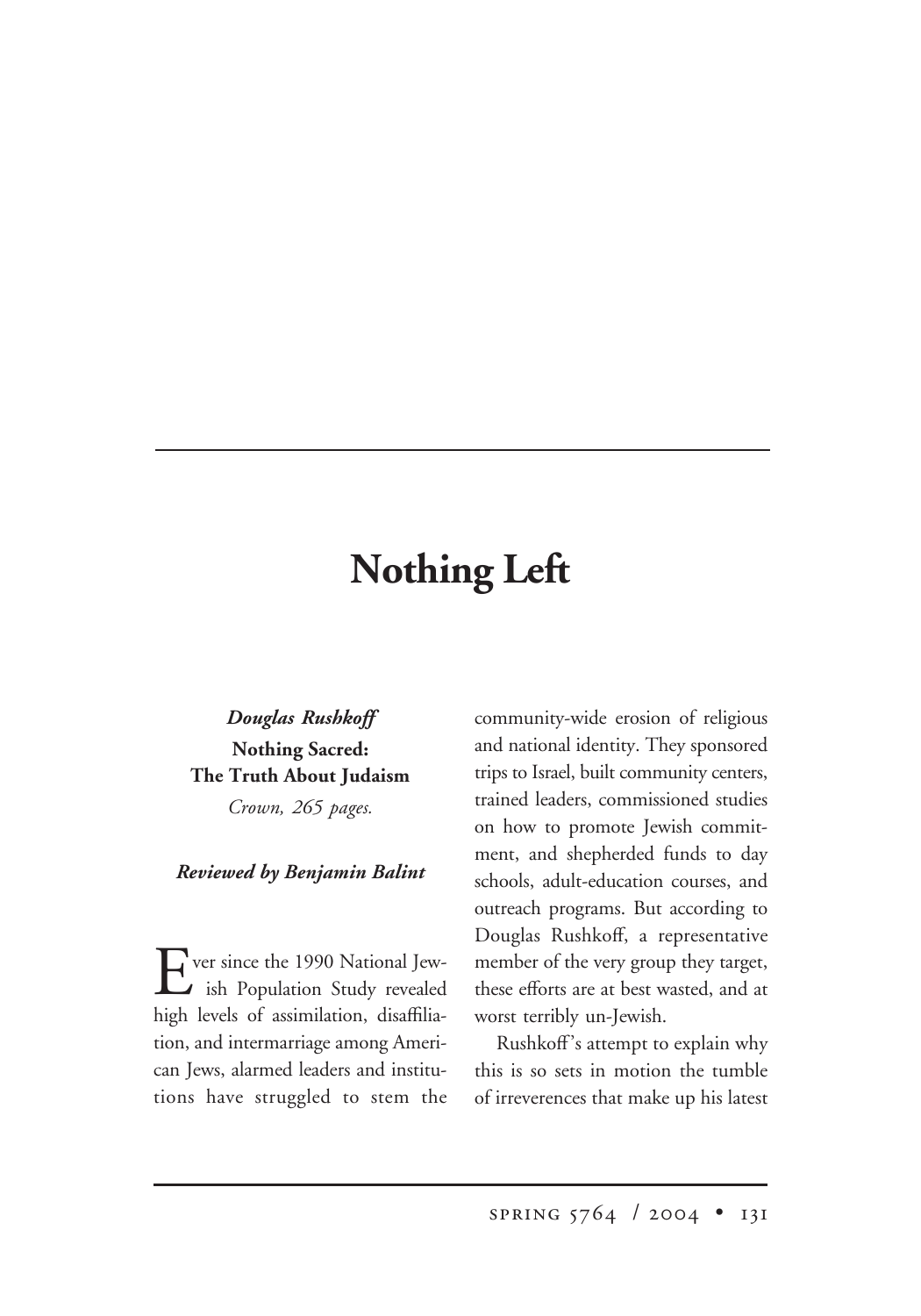book, *Nothing Sacred: The Truth About Judaism*, a personal account of what he takes to be the failures and longings of a divided, dysfunctional Jewish people. In the wake of its publication, Rushkoff, a 42-year-old media theorist at New York University and commentator for National Public Radio, has been hailed by the *Forward* as a "latter-day Baruch Spinoza… [whose] interactive approach to Judaism's sacred truths has found a receptive audience among the Internet generation," while the feminist author Naomi Wolf called his book "uncompromising and honest and brilliant and true." He has become a featured speaker at synagogues and other Jewish venues across the United States, and his iconoclastic message seems to have struck a chord among a large number of Jews like himself, who wonder how they "can belong to a religion that is so hopelessly entrenched… with values we abhor."

That these Jews have received Rushkoff's message so eagerly is no surprise. His is the language of today's progressive intellectual discourse, with its breezy dismissal of authoritative truths and its insistence on the relative nature of all values. Such, at least, is the ideology that guides Rushkoff's other works, including *Cyberia: Life in the Trenches of Hyperspace* (1994), and *Playing the*

*Future: What We Can Learn from Digital Kids* (1999), which extol the Internet-age counterculture of the "screenagers," hackers, and cyberpunks who challenge the narratives previous generations have employed to understand the world.

In *Nothing Sacred*, Rushkoff turns his attention to a somewhat older subject, and in so doing provides a fascinating if unsettling view of the growing "silent majority" of disenchanted or estranged young Jews who ordinarily do not write sweeping manifestos on Judaism. To understand Rushkoff is to understand them.

A self-described "lapsed" Jew, Rushkoff suggests that it is Judaism itself that has lapsed, becoming all the time "more racist, patriarchal, parochial, and homophobic." In its place, he seeks a Judaism in his own image: Iconoclastic, secular, pluralist, untethered, and "post-Jewish."

To this end, Rushkoff advocates a Judaism that would mirror recent changes in computes technology. He calls for an "open-source religion" that would work "the same way as opensource software development," adding that "the writings and ideas of Judaism are not set in stone, but invitations to inquire, challenge, and evolve." Indeed, he writes, "Everything is up for debate." Reaching this degree of interpretive freedom, however, requires that Judaism be stripped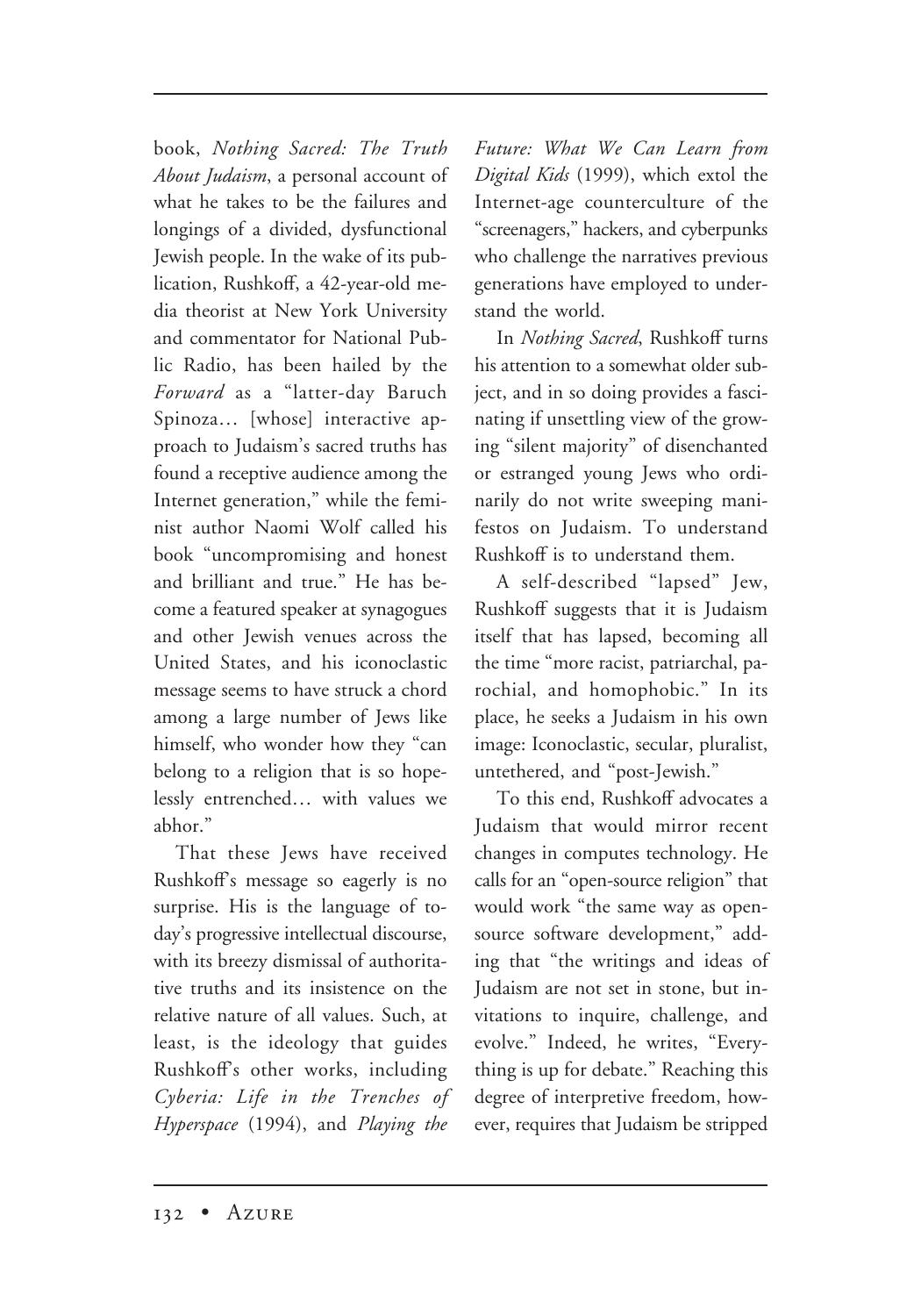of its classic attachments—and of three big ones in particular: The God of Israel, the State of Israel, and the people of Israel.

ushkoff's deconstruction of Judaism begins with a dismissal of biblical and rabbinic authority, and a warning against a "dangerously presumptuous" confidence in the objective truth of one's own conception of God. (This is somewhat surprising in a volume subtitled, "The Truth About Judaism.") Yet this is only a step toward a more radical overcoming of classic notions of faith. At its highest level, Rushkoff explains, the Jewish belief in God actually dissolves away. "Abstract monotheism is not the process by which a people finds the one true God," he writes, "but the path through which they get over their need for him." What fills the place of this God once he is "gotten over"? Nothing; or, as he puts it:

We hold no single conception of God, but rather maintain an open, empty space in his place…. To maintain Judaism is to maintain a kind of nothingness that in turn allows for limitless possibilities of growth and awareness.

Similarly go Rushkoff's views on Israel, whose "militaristic and provocative policies" have been an "impediment" to his relationship to the

faith of his fathers. He pronounces himself repelled by the Zionist project, which he thinks has uglified, especially since 1967, into "a holy war" waged by "crazed Brooklyners who follow the edicts of Meir Kahane and move to Hebron, gun in hand." He likewise blames the Six Day War and its aftermath for having caused American Jewish education to retreat "into the ethnocentric propaganda of Zionism and racial preservation." In fact, the Jewish state has worked to disfigure the religion itself: "Efforts to find a theological support for religious Zionism," Rushkoff avers, "turn Judaism into a kind of Christianity, but without the peace and joy of salvation."

The solution to this distressing joylessness? Abstract Israel out of existence. Rushkoff knows the cost of this, and seems eager to pay it: "We lose the Zionist claim over a patch of sacred soil, but get to claim the entire planet as a kind of Jerusalem." Judaism, he writes, has always insisted on "transcending the obsession with physical territory and focusing instead on the supremacy of time and the realm of ideas." According to Rushkoff, the best such idea—the foundation stone of his global Jerusalem—is that of social justice, which he takes in a straight line from the Exodus ("a labor resistance movement") to the Jewish builders of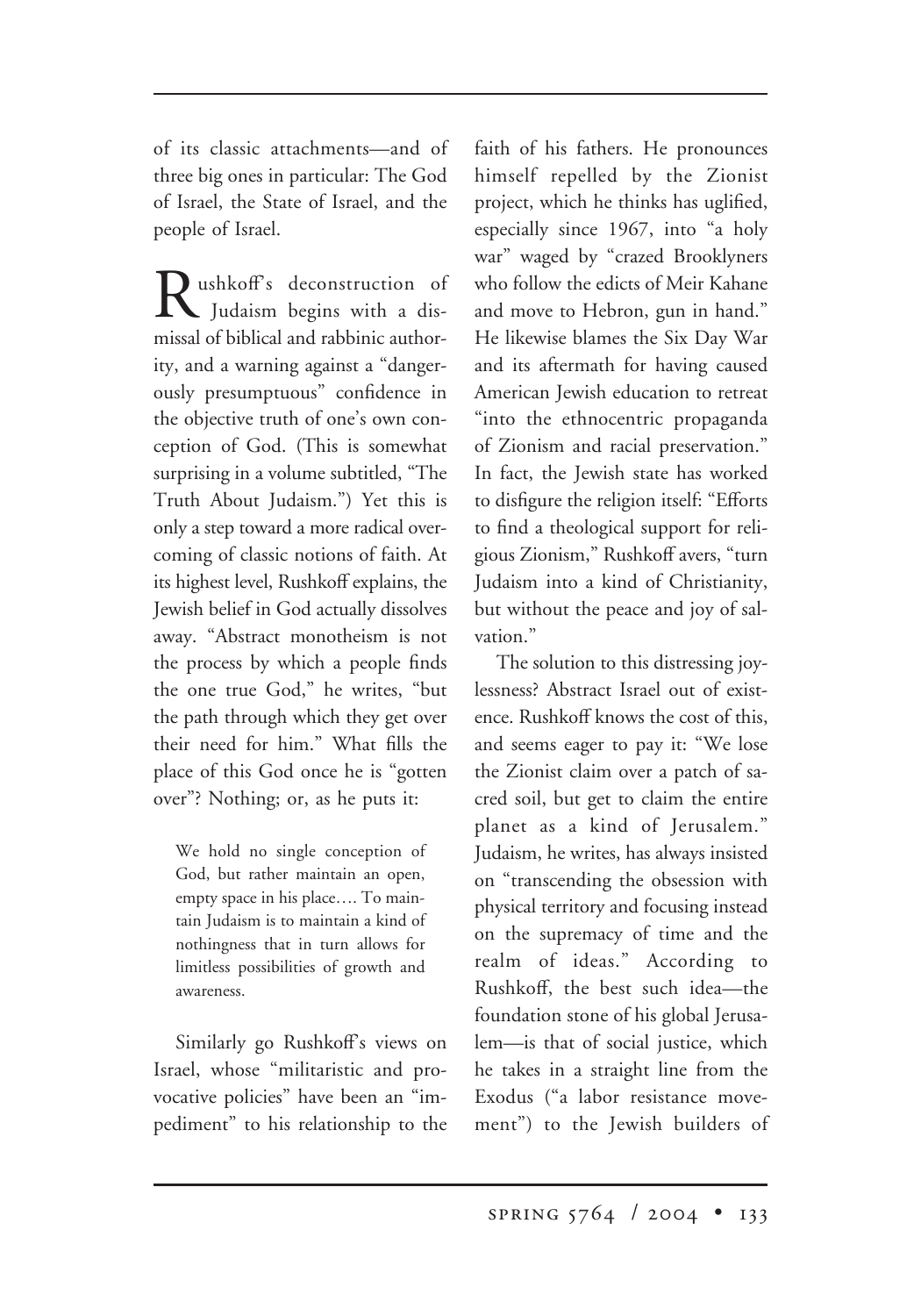Soviet Communism, the American Federation of Labor, and the NAACP.

If Rushkoff's heterodoxy calls for a God who has become emptiness and a land that has become idea, it demands even more insistently a people without peoplehood. Certain that the urge for self-preservation is imprudent and unattractive, he declares himself fed up with "establishment" Judaism's obsessive demographic pulse-takings, population surveys, and anti-assimilation task forces, and ascribes to them cynical motives. As he explained in a recent article in the *New York Press*,

The institutions that should be helping [Jews] conquer their ignorance are instead stoking it to further solidify their grasp on Judaism's future. The darker the picture they paint of Judaism's plight—the further synagogue membership dwindles, the greater Israel's peril—the more money they raise. Every suicide attack on Israel and each negative report on intermarriage statistics lead to a surge in donations.

Rushkoff thus argues for a dramatic change of tactics: Instead of forcing "continuity" on Jewish communal life, Jewish institutions must acknowledge that "assimilation is treated throughout the Tora as a blessing" a claim he apparently derives from the biblical injunction, "Love the stranger, for you were strangers in

Egypt." He then counsels that we treat it as such today, since "what appears to Jewish separatists as assimilation and dissolution is actually the transmission of Jewish values to the culture at large." Since Judaism's highest form is its own overcoming, we ought ultimately to "give up the notion of 'peoplehood' altogether." "Racial identity, statehood, and organized Judaism itself," Rushkoff concludes, "may be vestiges of a collective defense and entirely inappropriate for people—such as the American Jews—who are no longer fighting for their survival."

For all its confident subversive-ness, however, *Nothing Sacred* remains surprisingly unlettered about the tradition it purports to critique. Embarrassing sloppiness results. Rushkoff claims, for instance, that Maimonides, the same medieval philosopher who set down the thirteen articles of faith, "attempted to demonstrate [that]… Judaism is not a set of beliefs." He writes that God told the patriarch Abraham that the Jews would become "a light unto the nations," but this phrase, in fact, appears in the book of Isaiah, which depicts a period nearly a millennium after Abraham lived. Rushkoff avers that Jewish mysticism "finds its origins… in a myth developed by a medieval rabbi named Isaac Luria,"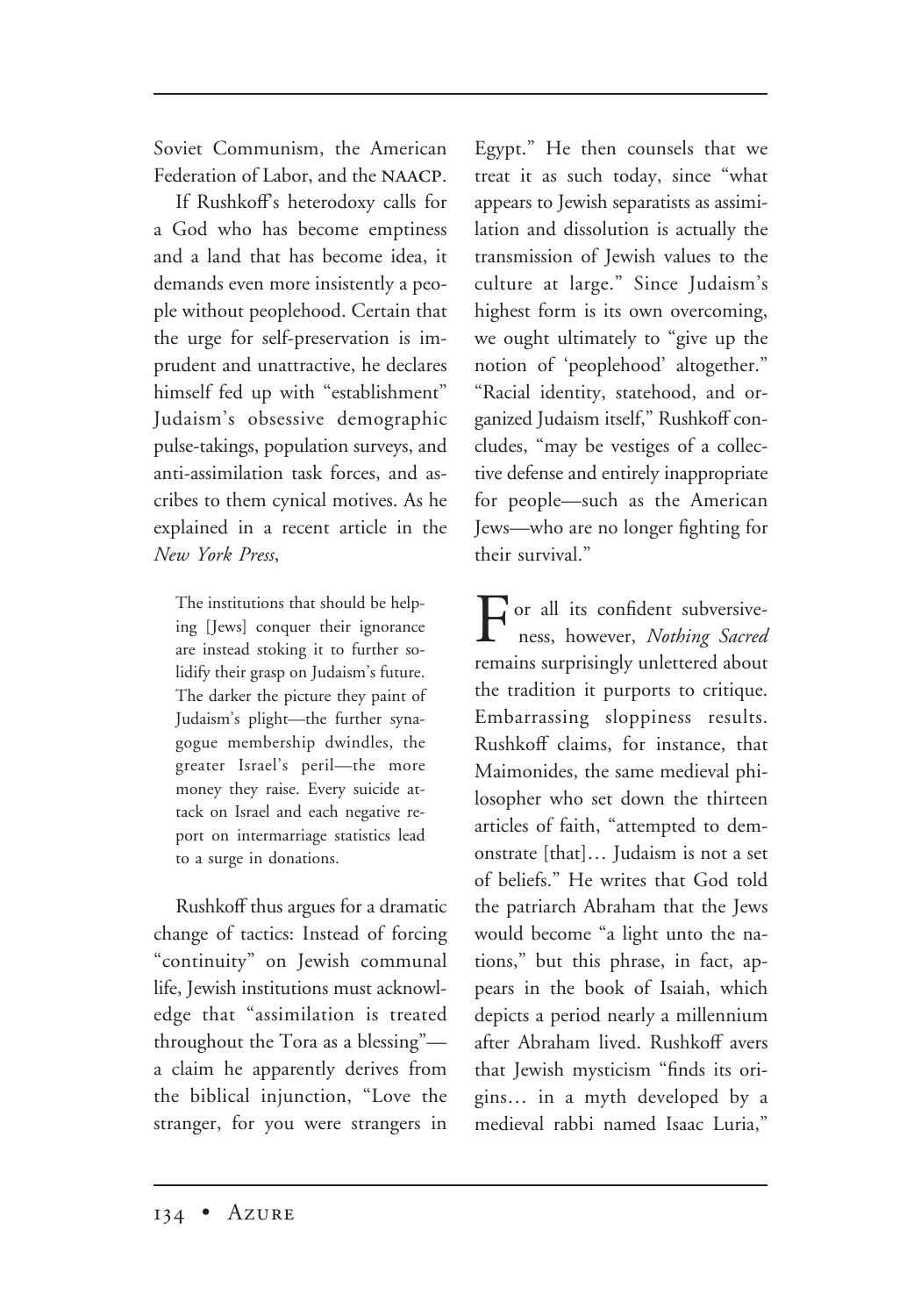although Luria, who lived in the sixteenth century, in fact contributed a relatively late chapter to the history of the kabala.

Also questionable is Rushkoff's dogged attempt to use what he calls "the first Jewish renaissance"—the ancient transformation of pagan ideas into Jewish ones—as a precedent for his own project of rebirth. To show that "radical reinvention was… the ongoing and defining character of the Jewish experience," he traces the Jewish holidays to pagan roots, asserting, for example, that the Sabbath derived from a "pagan quarter-moon festival," Rosh Hashana from "a Canaanite New Year's scapegoat festival," and Purim from the fertility myth of Marduk and Ishtar—and the name of the villainous Haman "from the same root as the word *hymen*." Well, maybe.

Rushkoff's "radical reappraisal" astonishes, too, in its ignorance not only of the tradition from which it dissents, but also of the long tradition of dissenters that precedes it. Much of his criticism is to be found—albeit with far deeper erudition and without the Jew-in-the-Linux pretensions to hipness—in the challenges to Jewish law, biblical authority, Zionism, messianism, and chosenness variously made by Haskala thinkers in the late eighteenth century, reformers like Abraham Geiger in the nineteenth

century, and Mordecai M. Kaplan's Reconstructionism in the twentieth. Rushkoff mentions none of these, and to judge by his revolutionary airs, one wonders whether he has read them.

This is not to say that Rushkoff's views are identical with theirs. The difference lies not only in the fact that each of these rationalistically minded precursors actively sought the truth about God and history, whereas Rushkoff's post-modernism inclines him to believe that there is "nothing sacred" because nothing is really true; it is also that, unlike Rushkoff, these reformers retained a strong sense of peoplehood even as they attempted to redefine or "reconstruct" Judaism. They intended both to stem the flow of disaffected Jews and to improve the religion's image, within and without, by digging broad channels to connect Judaism with modernity. In so doing, they demonstrated that a reappraisal of Judaism need not require a total rejection of its fundamental tenets—a rejection that is, for Rushkoff, a prerequisite for the Judaism of the future.

One is tempted to dismiss *Nothing Sacred* as bogus pamphleteering. And yet, despite its many flaws, Rushkoff's work has met with enthusiastic applause among a sizable number of American Jews with